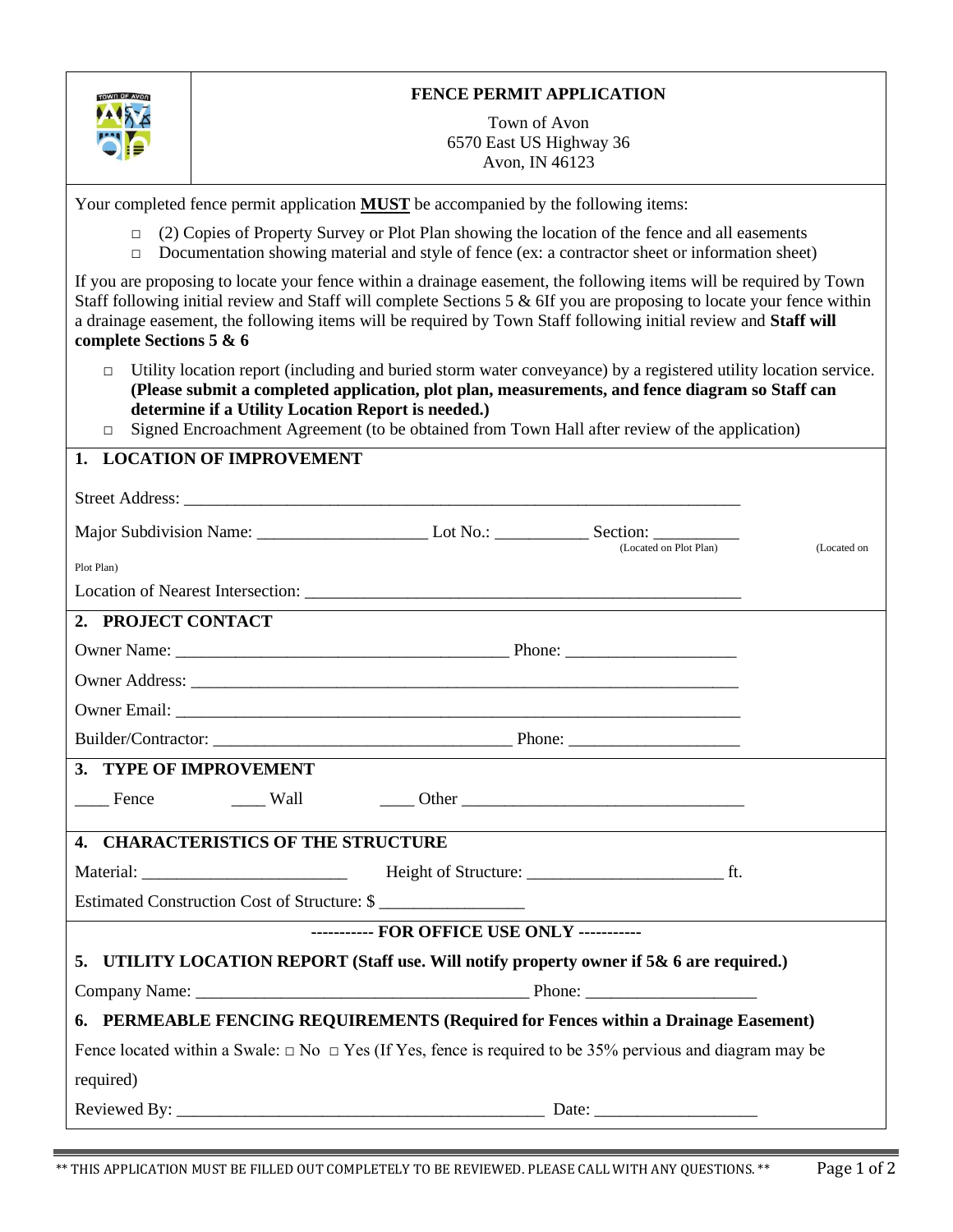# **7. AFFIDAVIT OF APPLICANT**

- 1. I have checked the Town's website to determine if my property is within the corporate limits of the Town of Avon.
- 2. I understand that the review of this permit may take up to 30 days.
- 3. I have provided two (2) copies of a plot plan or property survey showing the location of the fence as well as all easements.
- 4. I have provided documentation showing the material and style of the fence.
- 5. Work cannot be started before a building permit has been posted and work cannot continue if the building permit has been destroyed, lost, or stolen. A new building permit must be posted.
- 6. The building permit must be posted on-site in a conspicuous location, visible from the street, and must remain in place during the entire period of construction.
- 7. The building permit becomes void if construction work has not started within twelve (12) months from the date the permit was issued.
- 8. If any changes or deviations are made from the original application, a new fence permit must be obtained from the Planning and Building Department.
- 9. A Final Inspection of the constructed fence may occur. Failure to construct in accordance with the terms of this permit will result in Zoning Enforcement by the Town.
- 10. The undersigned owner or agent understands that the approval of this application does not constitute a privilege to violate any applicable governmental ordinances, codes, or lows. In addition, any omission or misrepresentation of fact, with or without intention of the undersigned, or any alteration or change from revocation of any permit issued which was based on the approval of this application.

| (Applicant Name – Please Print) | (Applicant Signature)                       |  |
|---------------------------------|---------------------------------------------|--|
| (Applicant's Mailing Address)   | (Date)                                      |  |
| (City, State, and Zip Code)     | (Telephone Number)                          |  |
|                                 | ----------- FOR OFFICE USE ONLY ----------- |  |
|                                 |                                             |  |
|                                 |                                             |  |
| Permit Fee Collected: \$        |                                             |  |
|                                 | Issued By:                                  |  |